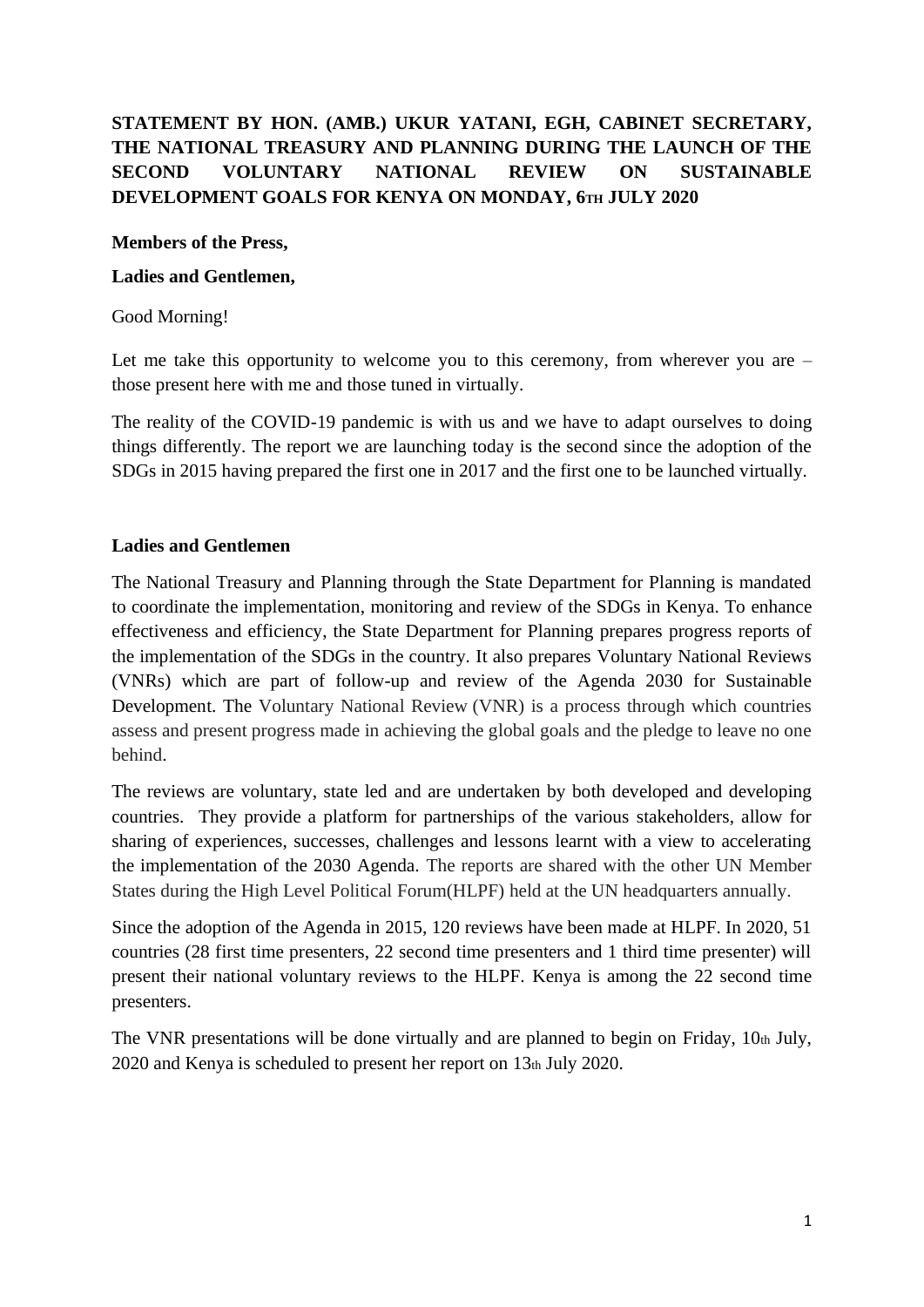# **Ladies and Gentlemen**

The process of preparing this VNR was consultative. The State Department for Planning led the process and adopted the "Whole of Government and Whole of Society Approach". Various stakeholders including Government, CSOs, Development Partners, Private Sector, Human Rights Institutions, Academia, and Youth Organizations among others were involved in the process.

This has provided the various stakeholders with an opportunity to contribute to the 2020 VNR for Kenya.

This report covers progress made in the creation of an enabling environment for the SDGs implementation as well as progress on all the 17 goals since the first VNR report in 2017. The report also identifies the challenges and recommends the way forward.

The mainstreaming of the SDGs in the planning and budgeting frameworks at both the national and county levels, the continuous awareness and capacity building programmes position the country to better implement the SDGs.

During the period 2017–2019, progress was made in SDG 3(Health), SDG 4 ( Education), SDG 6- (Provision of clean water and sanitation), Goal (access to energy) and SDG 11( ensuring sustainable cities). The Government continues to implement social protection programs across the country with the aim of ensuring that all Kenyans live in dignity and exploit their human capabilities for social and economic development.

In addition, during the same period the percentage of skilled deliveries increased from 61 percent (2016/17), to 65 percent (2018/19). At the same time, the proportion of pregnant women attending antenatal clinic visits increased from 48 percent to 50 percent (2018/19). In the education sector, the Net Enrolment Rates (NER) in primary education has taken an upward trend.

The number of pupils enrolled in public primary schools was 8,896,932 in 2017/18 and increased to 8,959,719 in 2018/19.

There was increase in the proportion of households with safely managed sanitation services from 65.7 percent in 2016 to 82.5 percent in 2019. The percentage of population with access to electricity rose from 41.5 percent in 2016 to 46 percent in 2018 and increased further to 50.4 percent in 2019. The country has set an ambitious plan to achieve universal access rate to electricity by the year 2022.

Kenya is undertaking measures to promote sustainable cities and human settlements. The measures include formulation and review of various policies and legislations including amendment of the Urban Areas and Cities Act by Parliament in 2017.

All county governments have adopted and implemented local Disaster Risk Reduction Strategies in line with the National Disaster Risk Reduction Strategies.

Other measures undertaken include protection, restoration and promotion of sustainable use of terrestrial ecosystem, sustainable management of forests, combating desertification and halting and reversing land degradation. Kenya embarked on afforestation programmes where the forest area as a proportion of total land area increased from 7.21 percent in 2016 to 7.28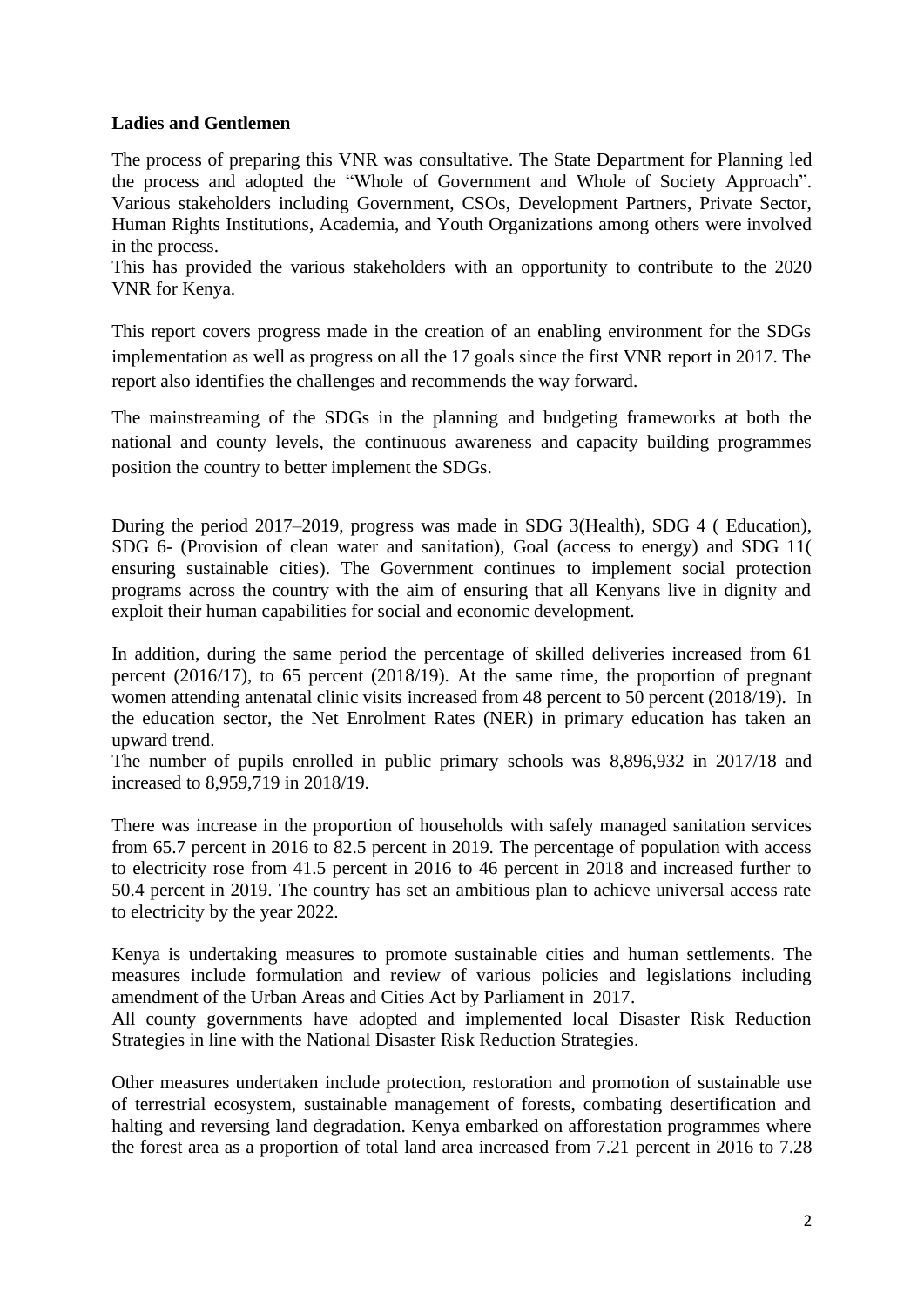percent in 2018. Kenya's economic growth rate increased gradually from, 5.9 percent in 2017 to 6.3 percent in 2018. It however, dropped to 5.4 percent in 2019.

However, a number of goals, targets and indicators need to be fast tracked as they are still lagging behind. They include poverty reduction, reduction in maternal mortality, malaria and non -communicable diseases, unemployment, some gender related indicators, and environmental degradation among others. Moving forward, more effort will be required to accelerate these goals, targets and indicators.

# **Ladies and Gentlemen**

Kenya is also undertaking initiatives aimed at enhancing domestic resource mobilization that is critical in the implementation of the SDGs. Towards this, Kenya is focusing on building the capacity of the Kenya Revenue Authority to increase tax to GDP ratio.

An Integrated National Financing Framework that improves effectiveness of development cooperation and matching plans, strategies and resources is also in place.

# **Ladies and Gentlemen**

The key challenges to the implementation of the SDGs in Kenya include inadequate funding, inadequate timely and disaggregated data and inadequate capacity. Covid 19 has also adversely affected several sectors such as education, health, tourism, agriculture, manufacturing and trade. This has affected the livelihood of the most vulnerable groups and wiped out many SDGs gains. Kenya is following "whole of government" and "whole of society" approach to tackle the pandemic.

The National Emergency Response Committee on COVID-19 is taking the necessary measures to address the pandemic in the short-term, while the Economic Recovery Strategy under preparation will be medium term.

#### **Ladies and Gentlemen**

The responsibility of coordinating the implementation and tracking of the SDGs is led by the Government. However, the implementation of the same is a shared responsibility among all stakeholders. The Government acknowledges that implementation of the SDGs is a concerted effort involving a host of different stakeholders, and will continue engaging them during implementation, follow-up and review.

It is only through a cohesive, collaborative and concerted effort of all stakeholders that Kenya will make good progress towards meeting these goals and targets.

Moving forward, the report we are launching today will be disseminated to the stakeholders and an action plan developed to address the identified gaps and challenges in order to accelerate the achievement of the SDGs and raising awareness. This process will also help in strengthening dialogue with the stakeholders that is critical in the implementation of the SDGs during the Decade of Action.